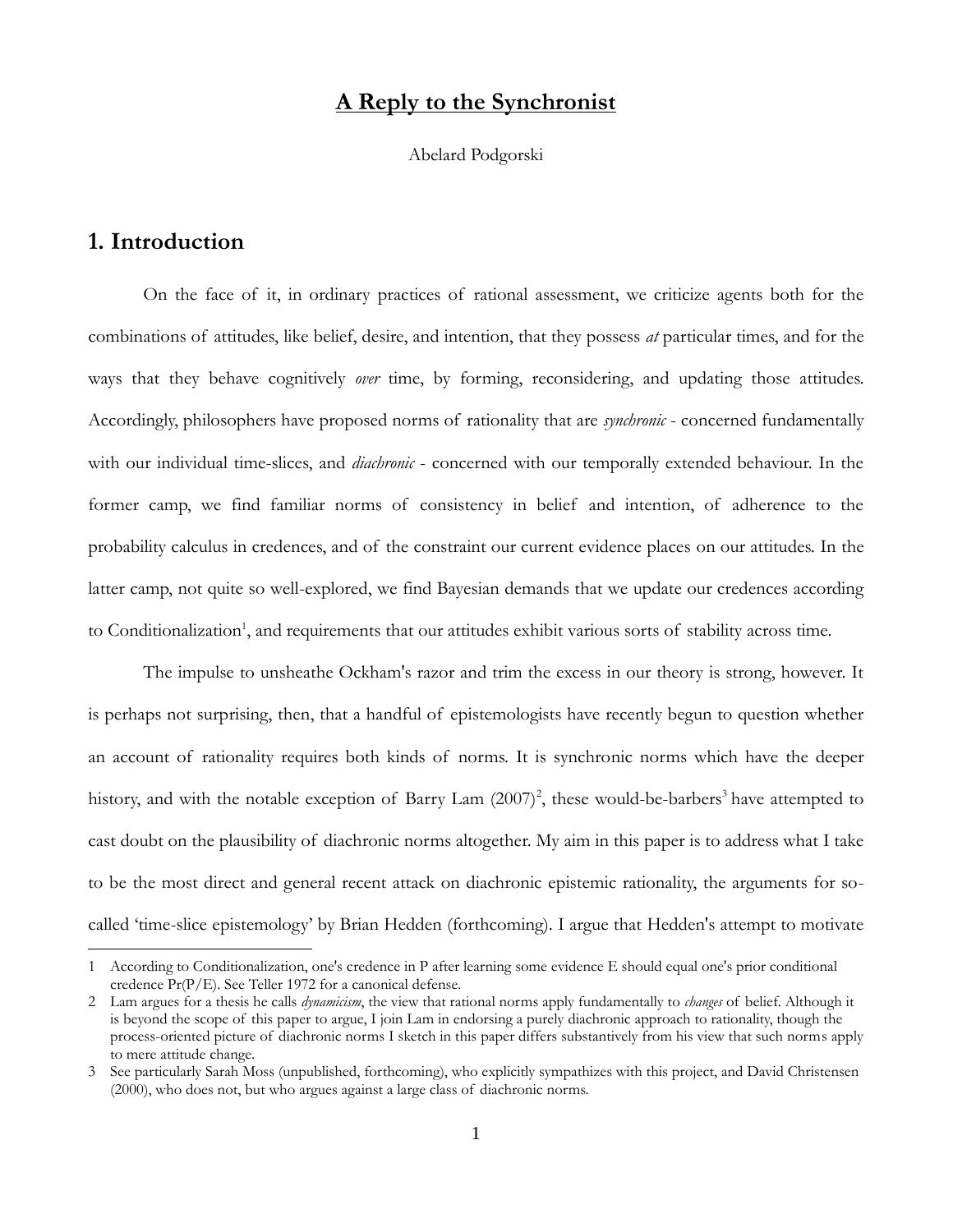the rejection of diachronic rational norms ultimately fails, and in particular that an independently attractive view about the nature of such norms, namely one on which such norms govern *processes*, escapes his assault unscathed.

# **2. Time-Slice Epistemology**

As Hedden understands it, time-slice epistemology involves the conjunction of two claims:

**Synchronicity:** What attitudes you ought to have at a time does not directly depend on what attitudes you have at other times**.**

**Impartiality**: In determining what attitudes you ought to have, your beliefs about what attitudes you have at other times play the same role as your beliefs about what attitudes other people have. (p. 4)

Though Hedden's paper largely consists in applying the arguments for Synchronicity and Impartiality to refute two specific norms, Conditionalization and Reflection, it is clear that Hedden takes the larger project of time-slice epistemology to be inconsistent with the existence of diachronic norms of rationality altogether<sup>4</sup>. Because my interest is in defending the possibility of diachronic norms, I will not discuss Impartiality, which functions mainly as a constraint on *synchronic* norms and which I take to be wellmotivated<sup>5</sup>. I will focus attention instead on Synchronicity and the arguments meant to establish it, showing in the next section that even if the claim were true, it would not be sufficient to motivate the rejection of diachronic norms (even, plausibly reformulated, those Hedden explicitly addresses), and sketching a view of such norms that I will defend in the face of the considerations Hedden marshals against them.

 $\overline{a}$ 

<sup>4</sup> Hedden informally characterizes time-slice epistemology as the thesis that 'the relationship between time-slices of the same person are not importantly different, for purposes of rational evaluation, from the relationship between time-slices of different persons' and that 'the locus of rationality, so to speak, is the time-slice rather than the temporally extended agent' (p. 1) and elsewhere as committed to the claim that 'All requirements of rationality are synchronic.' (p. 3)

<sup>5</sup> Motivation for Impartiality can be found in Christensen 1991 and Arntzenius 2003.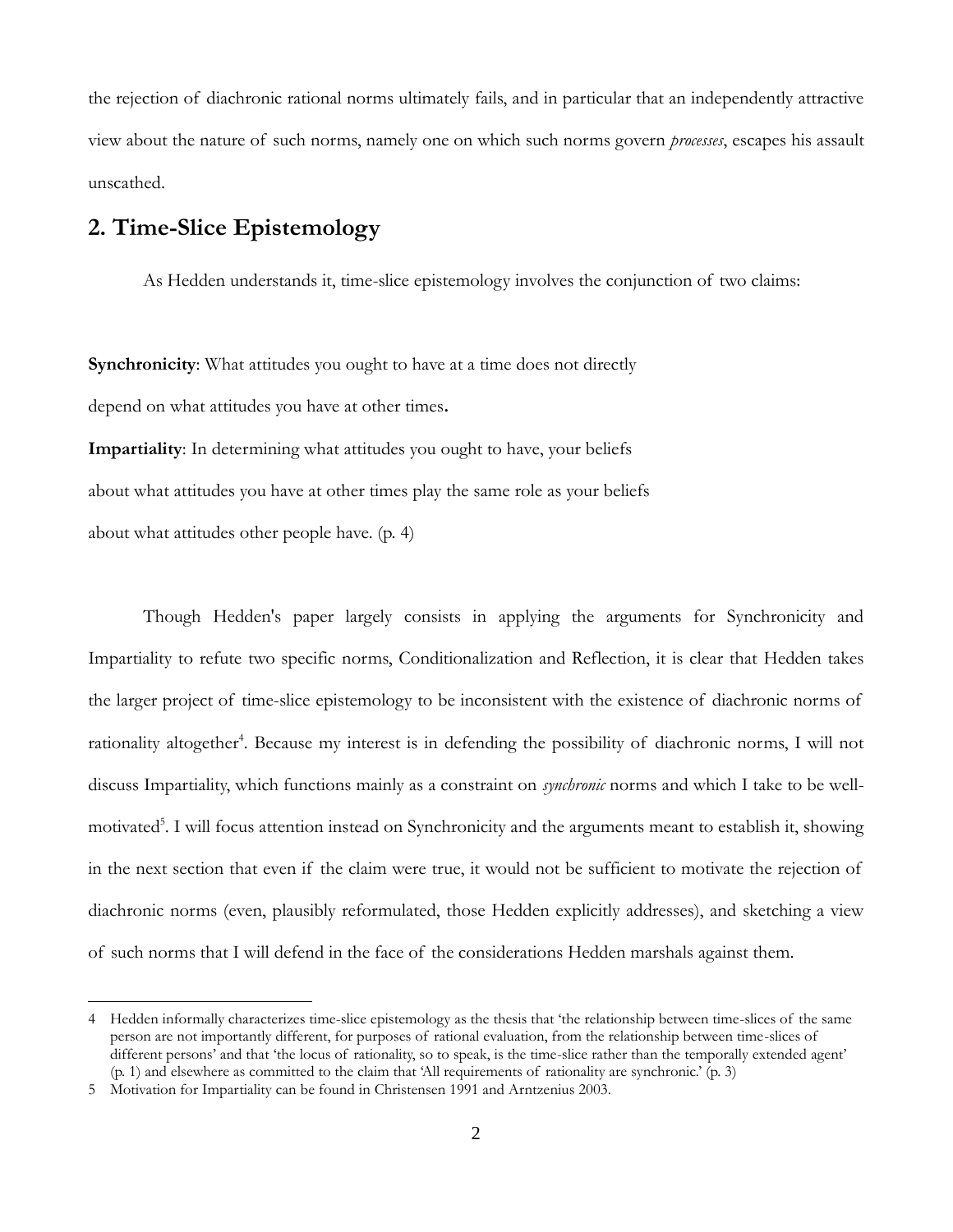### **3. The Argument from Internalism**

Hedden gives two arguments for Synchronicity. The first I will consider is an argument from *Internalism*. The core internalist intuition, as Hedden presents it, is that 'being rational is a matter of believing and behaving sensibly, given your perspective on the world' (p. 4). What is rational for an agent, according to the internalist, supervenes on her perspective. But, he argues, one's perspective on the world at a time is surely constituted by what one's mental life is like *at that time*. So, it looks like it follows that what is rational for you to believe at a time is fully determined by what your mental states are at that very time.

The internalist intuition is not uncontroversial, and Hedden does not himself go so far as to endorse it outright, but he notes that this formulation of internalism is weak enough to be compatible even with Timothy Williamson's view that what is rational to believe is determined by what one *knows*, given that knowledge is a mental state. (p. 5) I myself take the internalist intuition to have a compelling basis and will not reject it here<sup>6</sup>. Indeed, we may even safely grant that the argument just presented is sound. The problem, I suggest, is that Hedden's formulation of Synchronicity is simply too weak to motivate the rejection of diachronic norms. Recall: Synchronicity states that what attitudes an agent ought to have at a time is wholly determined by their mental states at that time. For this to fully vindicate a purely synchronic model of rationality, however, an additional claim must be added: *facts about what attitudes agents ought to have at particular times exhaust the demands of epistemic rationality*. And this, I argue, the diachronist should reject.

The mistake Hedden makes is much like the one underlying Zeno's infamous paradox of the arrow. Zeno notices that at each moment in time, an arrow does not change its position - it merely occupies its own space. So at each instant, the arrow does not move. Since there is no instant at which the arrow moves, he concludes, it never moves.

Analogously, Hedden argues, according to internalism, what is rational for an agent at a time is

 $\overline{a}$ 

<sup>6</sup> For a typical challenge, see Goldman 1999. It is defended in Conee and Feldman 2001.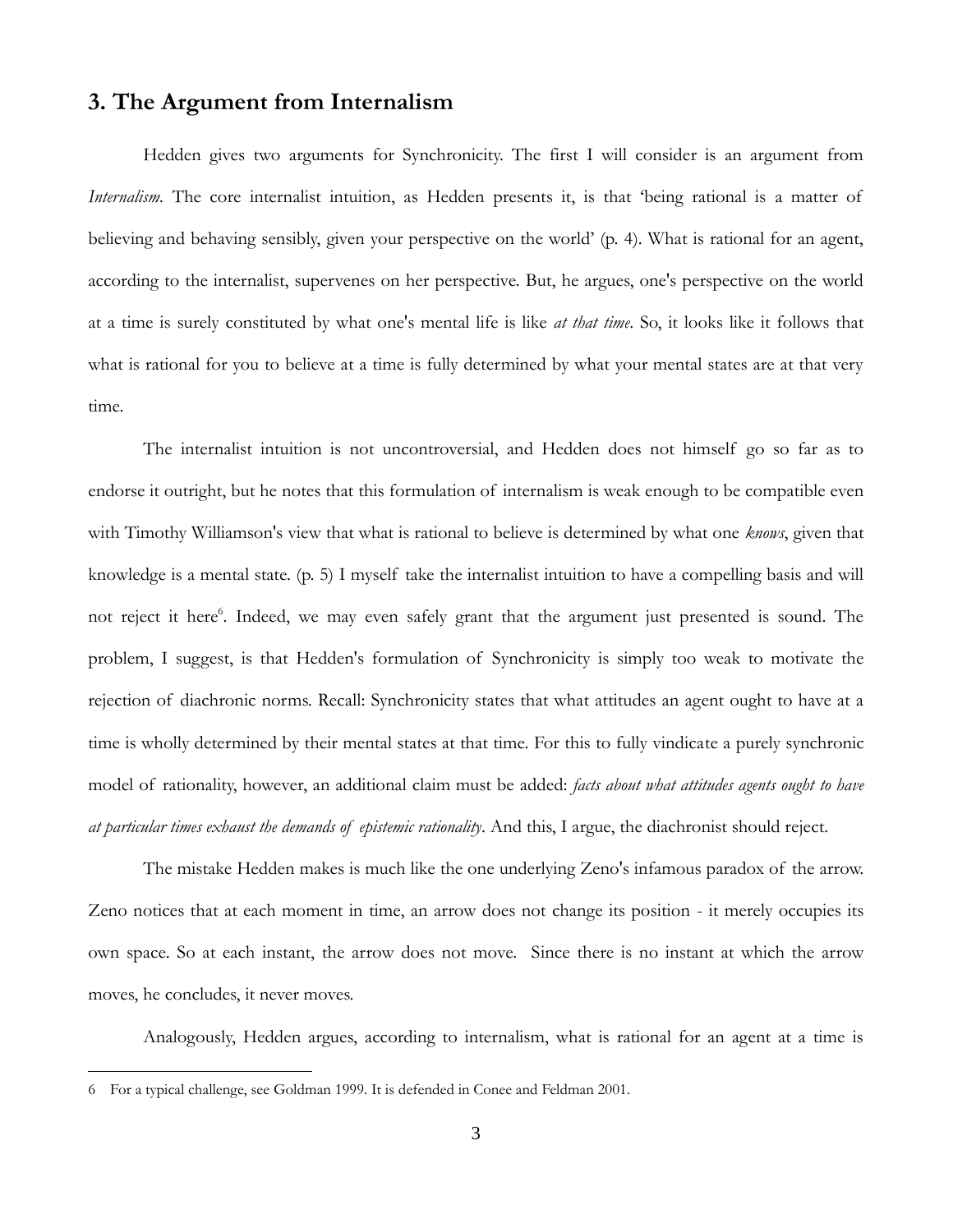determined by what they are like at that time. So at each instant, what is rational for an agent is determined purely synchronically. Since what is rational for an agent at each instant is determined purely synchronically, he implicitly concludes, rationality is purely synchronic.

But the correct diachronist response here is likewise analogous to the proper response to the paradox of the arrow. The final step in either argument is invalid - just because there is no instant at which a phenomenon occurs does not mean that it never occurs. For there may be phenomena which are *essentially diachronic*, properties that temporal slices cannot possess but which temporally extended objects can. Motion is such a feature. And diachronists should say that rationality and irrationality, in at least some of its forms, is also such a feature. Some rational requirements, they can claim, are like the policeman's command 'Don't move!'. There is no individual time-slice at which one violates this command, only intervals during which one does so. Such norms tell us what is rational for agents *over intervals* in a way not reducible to what is rational for them *at times*.

This does not mean abandoning or trivializing the internalist insight. We may insist that the internalist claim, that what is rational for an agent supervenes on their perspective, is perfectly true. And it is perfectly true that what your perspective is at a moment is determined by what your mental states are like at that moment. But this is just a special case of a more general truth: what your perspective is like over *any* interval of time is determined by what your mental states are like during that interval. It follows that your rationality during an interval supervenes on your mental states during that interval. So the constraint internalism places on diachronic requirements is this: whatever fundamentally diachronic cognitive phenomena are assessable for rationality, their rationality will supervene on the agent's mental life during the interval in which they occur.

Hedden misses this because the diachronic norms he considers are formulated as requirements on the *attitudes* one must have at a time, in virtue of facts about one's mental *history*, rather than requirements on essentially diachronic phenomena, in virtue of one's concurrent mental life.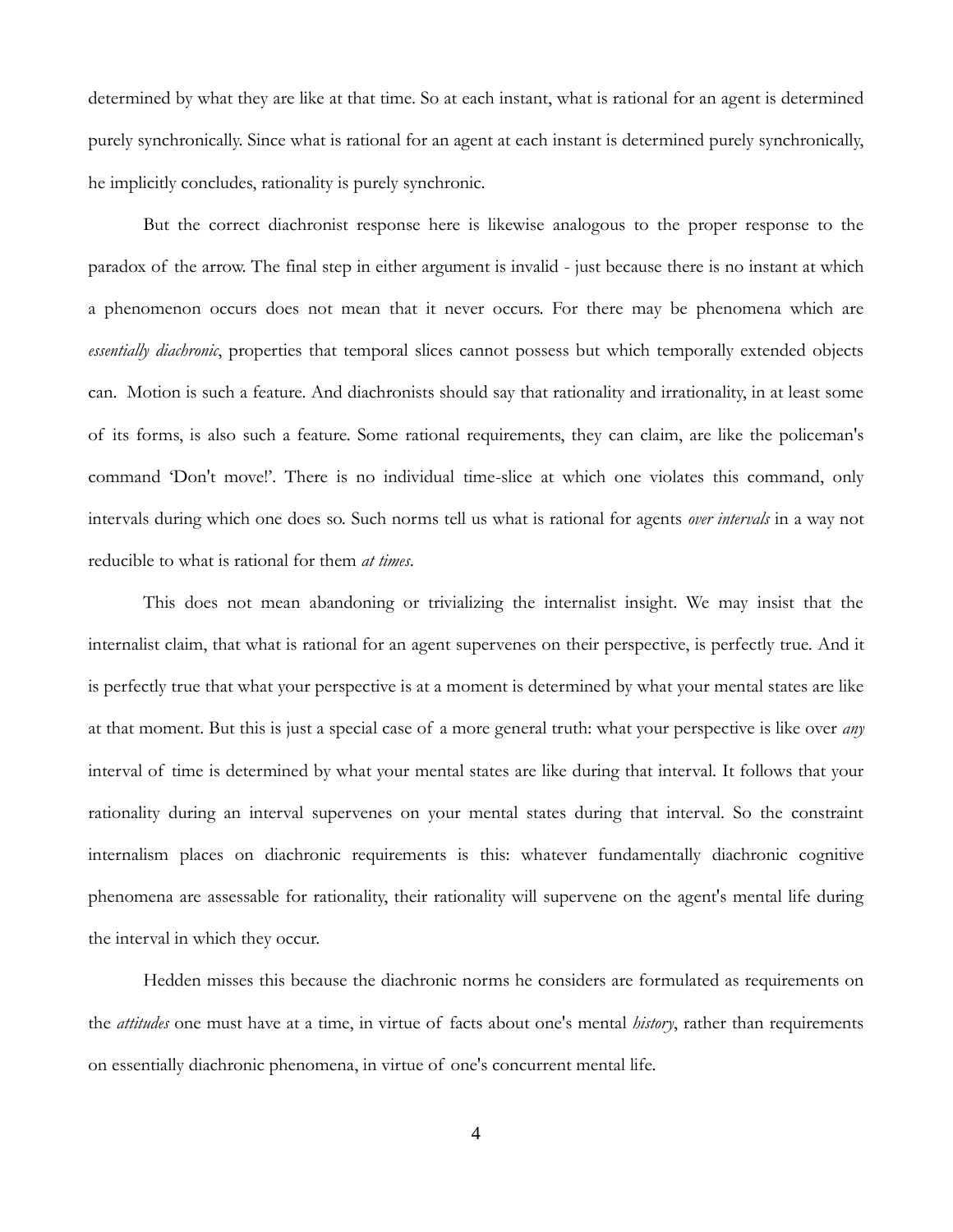It could not plausibly be suggested that norms of the latter sort are outside the scope of his paper, for even his explicit target, Conditionalization, can be formulated so as to claim nothing about what attitudes are rational at individual times, instead describing only what *changes in attitude* are rational or irrational, a change being a paradigmatic example of an essentially diachronic unit.

Though the view that rationality applies to mere changes is immune to the argument from internalism, it is not the one I would like to defend. I suggest a different approach to diachronic norms. Just as we expect synchronic norms to be requirements on the most natural synchronic cognitive units, *attitudes* such as belief, we should look for diachronic norms to govern the most natural diachronic cognitive units - *processes* such as reasoning. The notion of a process is a thicker one than that of mere change; it includes, significantly, a causal element. Norms on mere attitude change will not, in contrast to norms on processes, be able to distinguish shifts in opinion brought upon by pristine reasoning from those brought upon by repeated lightning strikes to the head. The view I propose, then, is that diachronic norms govern *processes,* temporally extended, causally continuous patterns of mental states*.* In light of internalism, those requirements will supervene on internal features of the agent during those processes.

This sort of view is one that Hedden and other recent time-slice theorists do not explicitly address - their paradigm candidates for diachronic requirements are either norms that apply to mere changes, like Conditionalization, or norms that require broad coherence between our cognitive behaviour now and our cognitive behaviour in the (possibly remote) past (Hedden 2013, forthcoming, Moss forthcoming). We have seen that by taking the norms to apply to diachronic phenomena rather than states, our picture avoids the argument from Internalism. In what follows, we will see how the causal patterns approach in particular has the resources to deflect Hedden's second, and in his eyes, more central, objection.

## **4. The Argument From Personal Identity**

Hedden's second argument goes something as follows: to determine whether a diachronic principle is satisfied, one needs to know facts about the agent's personal identity over time. But one can know all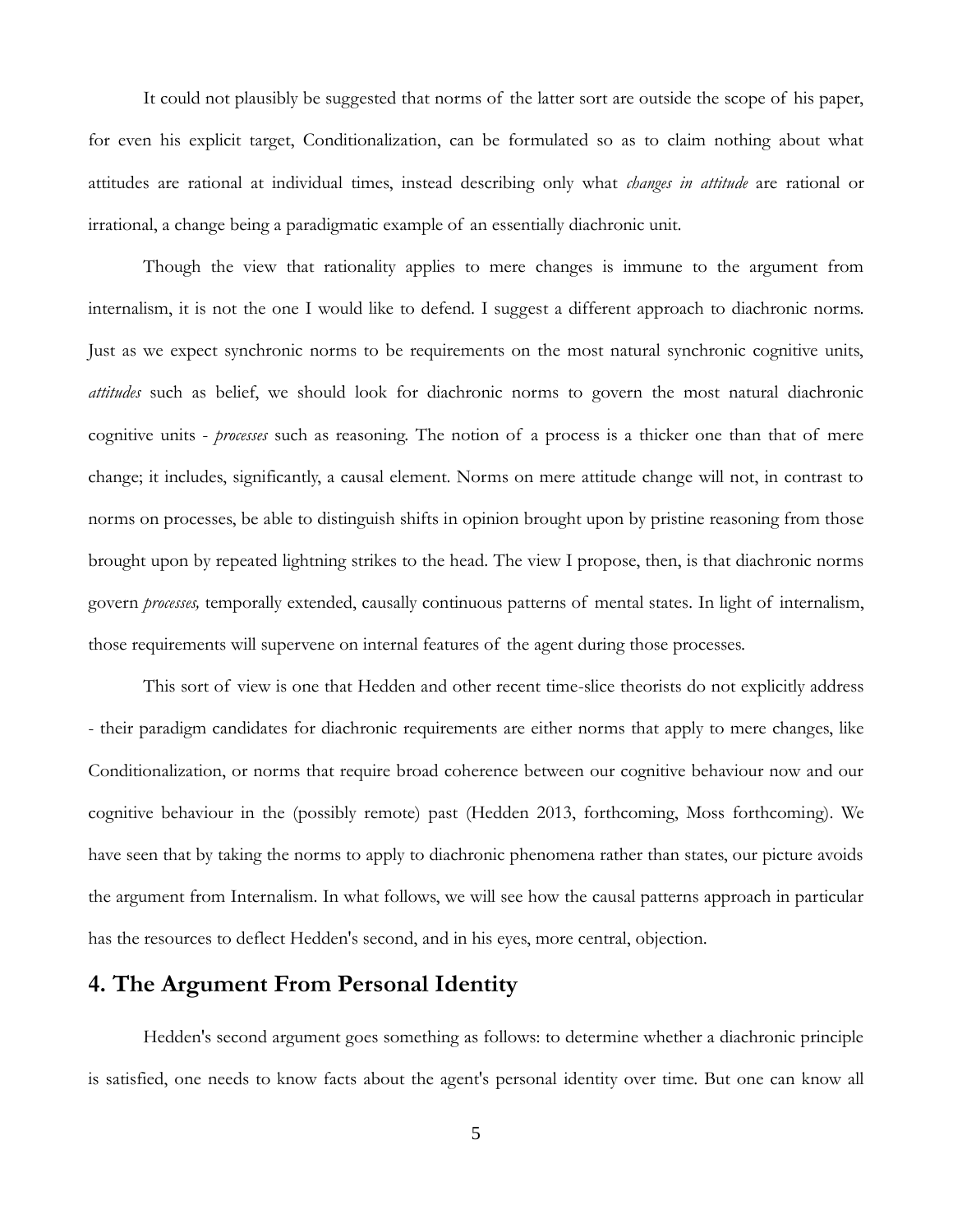there is to know about what an agent rationally ought to believe without settling the facts about personal identity. So one can know all there is to know about an agent's rationality without invoking diachronic principles.

To defend this argument, Hedden invites us to consider a case of fission such as those described by Derek Parfit (1971, 1984). An agent (Pre) steps into a teletransporter, which vaporizes her body and creates two duplicates (Lefty and Righty) in separate cities. It is not obvious what happens to Pre - whether she survives as Lefty, or Righty, or both, or neither. But to determine what Lefty and Righty rationally ought to believe, he claims, we do not need to know whether they are identical with Pre - we just need to know their current evidence. A diachronic principle like Conditionalization, which constrains future credences by past ones, would require us to settle the question of identity before settling what Lefty ought to do.

#### **5. R-Relatedness**

Hedden anticipates a response that arises naturally from Parfit's own discussion of the fission cases. The objector rejects the significance of identity in favor of the significance of some psychological relation, call it 'R', which both duplicates may bear to Pre. Since whether R holds is settled in the case described, the case is no counterexample, provided the diachronic norms govern how we must be related to our Rancestors rather than our past selves. But Hedden thinks that this response fails for two reasons.

First, as Parfit notes (1984, p. 298) the R-relation comes in degrees. So, Hedden suggests (p. 7), it is natural to expect the degree to which a person's time-slices exhibit the R-relation to have some upshot for the way they are rationally assessed. But it is hard to see how rational requirements like Conditionalization can plausibly be made sensitive to these matters of degree.

Second, Hedden thinks there is an explanatory challenge - the defender of the R-relation account should explain why the R-relation has its unique significance for rational assessment - why collections of time slices united by the R-relation are importantly different, from the point of view of rationality, from other collections of time slices. He is sceptical that the challenge could be answered.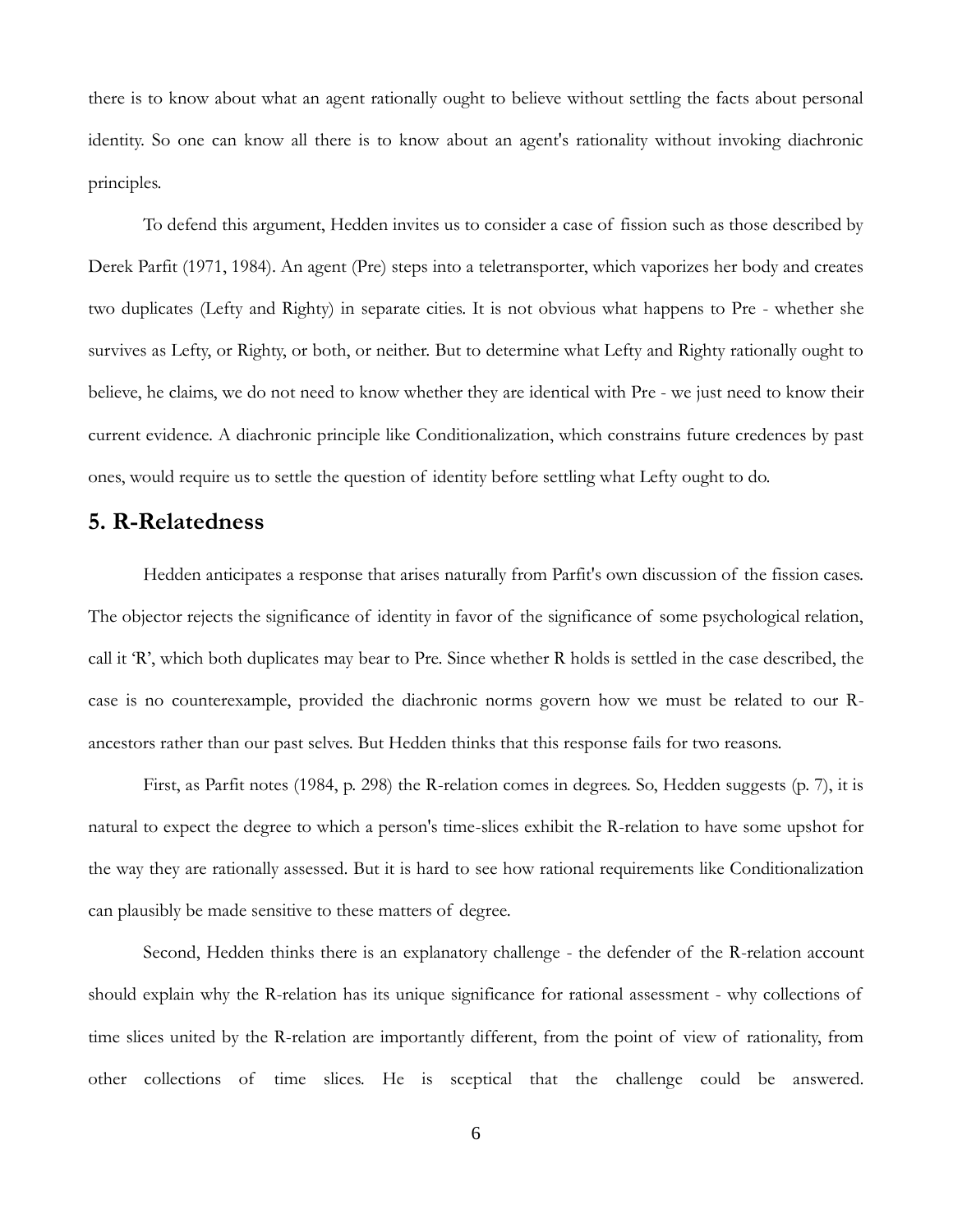I think the defender of diachronic norms need not be worried. Whatever the force of these worries against Conditionalization, if we understand the R-relation as some kind of causal psychological connectedness, the view about diachronic norms I suggested in the previous section, on which they are norms governing causal patterns of mental states like processes, can answer both challenges. We can both provide a natural account on which rational assessment is sensitive to differences in degree of Rrelatedness, *and* explain why the R-relation in particular distinguishes those collections of time-slices that are subject to rational norms from those that are not.

Notice that R-relatedness, on this picture, just *is* a matter of how ones' mental states are causally related. So, differences in degrees of R-relatedness go hand in hand with differences in which causal patterns of mental states are exhibited. Since these are exactly the things which are, on our view, the fundamental objects of diachronic rational assessment, facts about rationality will closely depend on the strength of the R-relation among time-slices.<sup>7</sup>

This same feature promises an explanation for why R-relatedness between time-slices, among the countless relations time slices might bear to each other, has special rational significance. Hedden's scepticism makes sense if one assumes that all diachronic norms resemble Conditionalization. Whether an agent conforms to Conditionalization depends only on what the temporal series of their credential mental states looks like, and not on any deeper relations between them. An agent can satisfy Conditionalization by having their credences rearranged by an appropriate sequence of lightning strikes. So it is indeed a mystery on such a view why rationality would only govern those collections of time-slices connected by the Rrelation. But this stems from a feature of Conditionalization inessential to diachronic norms. On the causal patterns account, the explanation is simple. R-relatedness is a matter of causal psychological

 $\overline{a}$ 

<sup>7</sup> It is worth adding: it is not clear that R-relatedness being a matter of degree generates a problem unique to the diachronist. *Any* view on which norms of any sort apply to subject matter vulnerable to Sorites or vagueness concerns will run into a similar problem. And even those features that distinguish agential *time-slices* from time-slices that are not rationally assessable will exhibit vagueness and continuity at the margins. So more needs to be said about why the diachronist is at a special disadvantage here.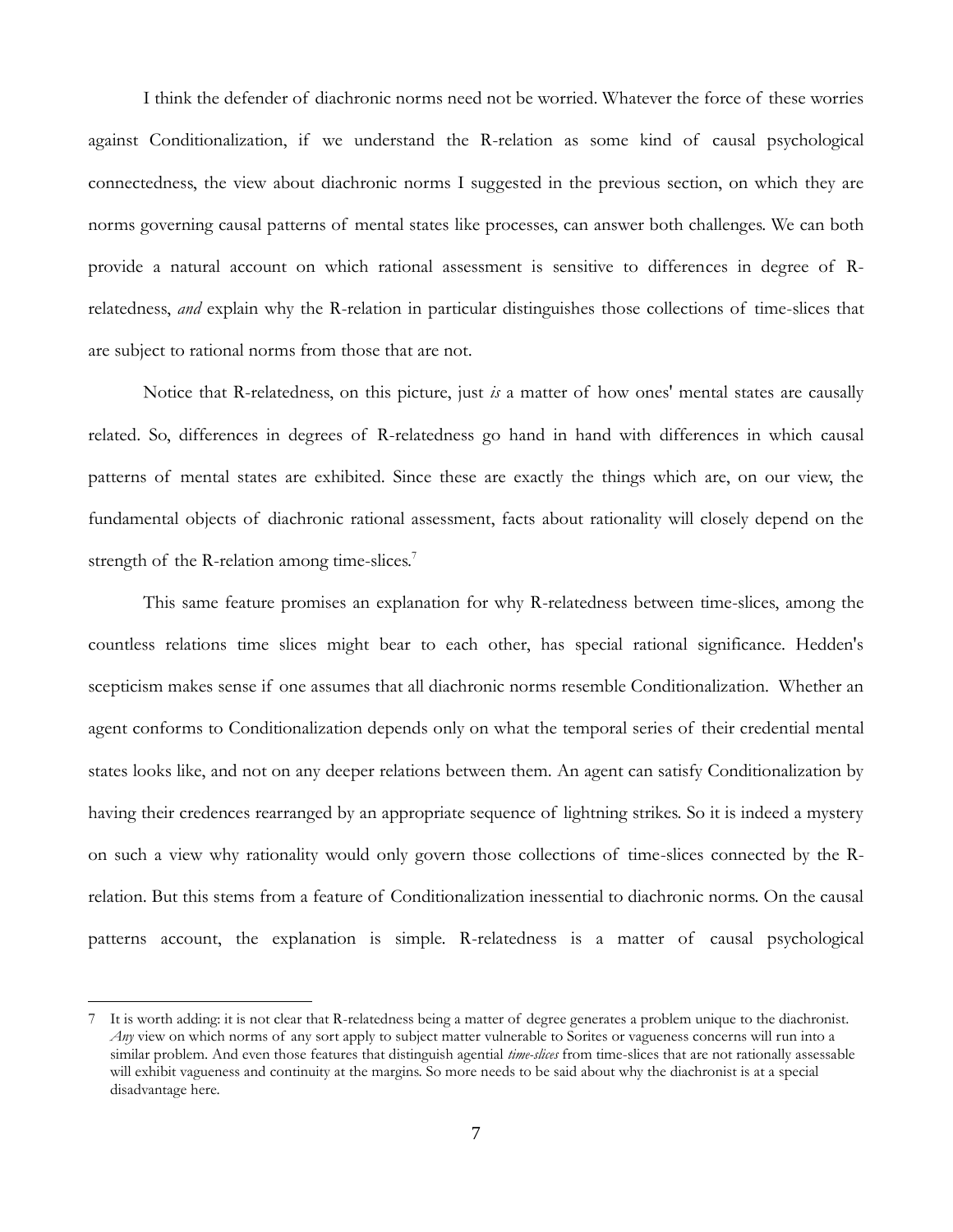connectedness; this connectedness is a matter of the causal relations between states; and causal patterns of states is precisely what diachronic rationality is all about. So it's no mystery at all why only collections bound by the R-relation would be the proper subjects of diachronic rational requirements.

#### **6. Synchronic Sufficiency**

The R-relation response allows us to explain why we do not need to settle facts about personal identity to settle facts about rationality in the fission case. But Hedden's argument has a second layer. In addition to the claim that facts about identity are not *necessary* to account for the rationality of belief, Hedden suggests (p. 4, p. 7) that facts about the synchronic relation between each time slice and its evidence are *sufficient* to settle facts about rationality. If he is right about this latter claim, then appeal to the R-relation will not be enough to defend diachronic norms, for while the facts about R-relatedness may not be in dispute in the way facts about identity are, neither are they doing any work.

The appeal Hedden makes to justify this thought is something like this: consider each time-slice and the evidence it possesses. Ask yourself 'what ought this time-slice rationally believe?' Intuitively, Hedden expects, we will say 'it ought to believe exactly whatever its evidence favors.' The matter is thus settled without need for more information. So purely synchronic considerations are sufficient to account for the rationality of belief, and the time-slice picture is vindicated.

But here we recall the main lesson gleaned from evaluating the Internalism argument: showing that what attitudes it is rational to have at particular times is determined synchronically is not sufficient to show that rationality is synchronic. For some rational requirements may apply not to the rationality of attitudes, but to the rationality of diachronic phenomena like belief *change* or *reasoning*. Synchronicity, as formulated by Hedden, is too weak to refute the existence of diachronic norms. This response applies with equal strength to the argument here. Even granting that the evidence of each time slice suffices for what attitudes are rational for that time-slice, there may be *other* questions we can ask about rationality that are not so easily dispensed with. We may ask whether a certain instance of belief formation was rational,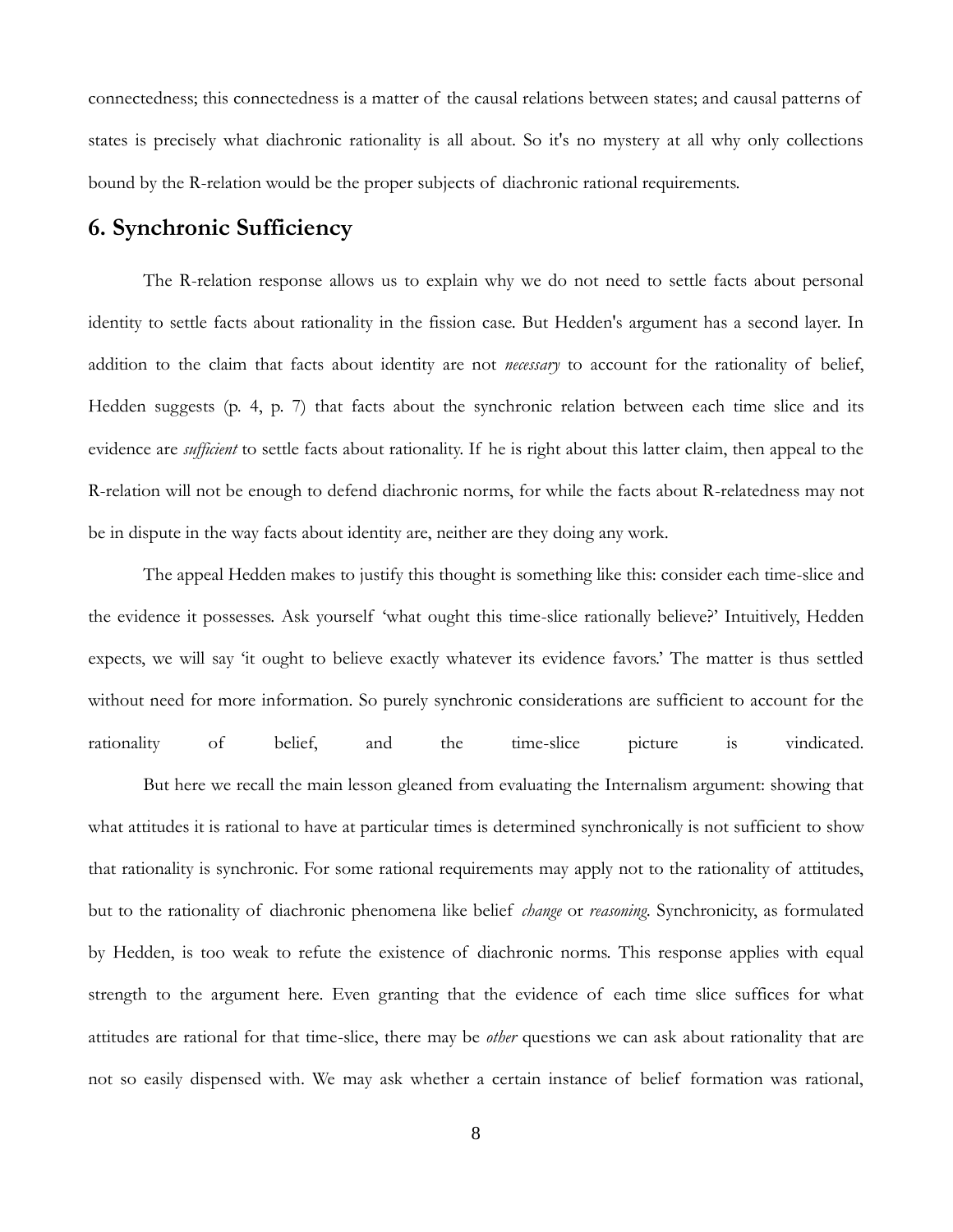whether someone is reasoning rationally, whether a certain *pattern* of attitudes they exhibit is rational, and so on. And these are not straightforwardly answered merely by looking at isolated time-slices.

Moreover, there are positive reasons to think that important facts about rationality *cannot* be settled synchronically. I will give several examples concerning the rationality of *belief formation.*

### **7. Belief Formation**

On the face of it, the synchronist has an explanation handy for the rationality of belief formation: belief formation is a way we bring ourselves into compliance with synchronic norms when our evidence changes. We gain some new evidence, our total evidence now supports a new belief, and we bring ourselves to comply with the synchronic demand that our beliefs match our evidence by forming a new belief. This picture, I suggest, is mistaken. Rational belief formation cannot be explained by appealing to synchronic relations of evidential support, falsifying the sufficiency claim.

I will be using a very weak assumption: that in the normal course of things, for finite human agents like us, responding to evidence takes time. For our purposes, this time may be vanishingly small. It is sufficient that the time at which we initiate forming a belief in response to our evidence and the time at which it is fully formed are not identical.

Imagine that my friend Minnie promises that she will come to my birthday party. Like most of my friends, Minnie is an odd duck; she is a pathological liar who delights in making promises she intends never to keep and rejoices in the disappointment of others. So the fact that Minnie tells me that she is coming to my birthday party is normally excellent reason to believe she will not. However, Minnie is also extremely superstitious, and believes that breaking a promise made on the thirteenth of each month will curse her. So she always keeps promises made on the thirteenth of the month, which, it so happens, is today's date. All this is known to me. Having incorporated this evidence at **t0**, suppose that the earliest time at which I can deliberately fully form a belief regarding Minnie's presence or absence (about which I am, at **t0**, agnostic) is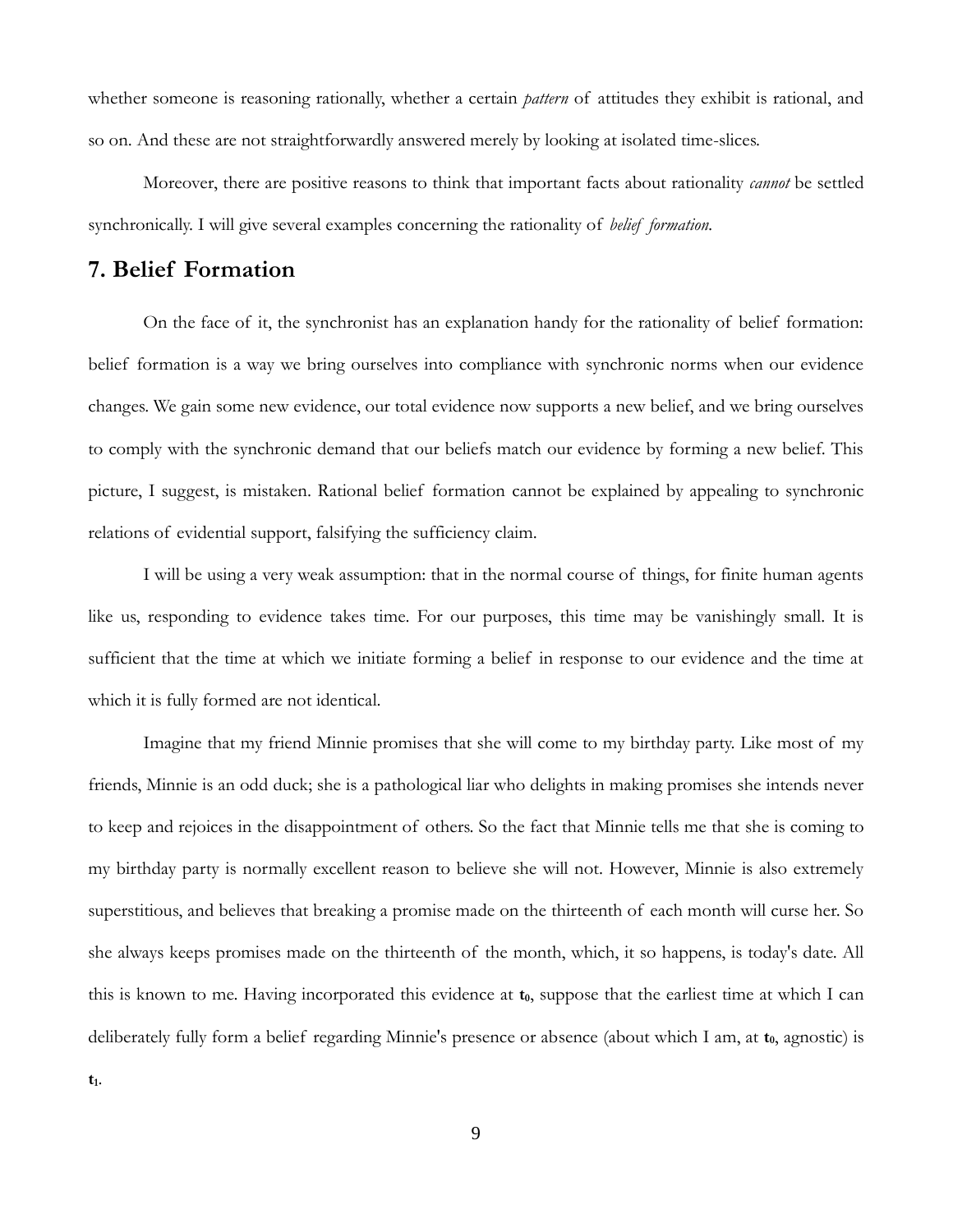Now imagine that, unbeknownst to me, exactly at **t1**, I will suddenly forget that it is the thirteenth (so that I do not have this knowledge at **t1**). What belief is it rational for me to form at **t1**?

According to the synchronist, the belief that it is rational for me to form at **t<sup>1</sup>** is the belief that Minnie will not be at the party, since this is the belief that is supported by the evidence I will have at that time. But, I claim, this is the wrong result. Because what belief I form at **t<sup>1</sup>** is determined by the process of belief formation that operates before that time, forming the belief that Minnie will not be at the party would require me to, before  $t_1$ , ignore the perfectly compelling evidence I have that she will. It is true that at **t1**, my epistemic state has changed in a way that may require me, going forward, to cease believing that Minnie will come to my party. But *at* **<sup>t</sup>1**, I have not yet had any chance to respond to this sudden epistemic impoverishment, and so my failure to take it into account cannot be rationally impugned.

We may imagine a variation of this case which differs only in that I know, beforehand, that I am about to forget the decisive evidence concerning Minnie's reliability. I am deciding now what to believe, knowing that my current evidence supports Minnie's presence, but that by the time I form a belief, my impoverished evidence will support her absence. Which belief should I decide to form? Again, I maintain, forming the belief that is synchronically supported by my evidence at **t<sup>1</sup>** is bizarre. I am deciding *now* what belief to form, am now better informed than I will be at **t1**, and have every reason to think Minnie will be at the party. Whatever belief I form will be formed as a response to my *current* mental state, so my choice is between using all the information now available to me or effectively handicapping myself by treating perfectly good evidence as though it had no weight. To reject a belief we have every reason to think is true in favor of a belief that coheres with evidence we know to be misleading is, it seems to me, to disrespect the fundamental epistemic concern with truth.

In both of these cases, then, it looks rational to form the belief that Minnie will make it to my party at **t1**. But either case would be enough. By **t1**, it is too late for that belief to bring me to satisfy a synchronic relation of evidential support. So if the judgment I suggest in either of these cases is correct,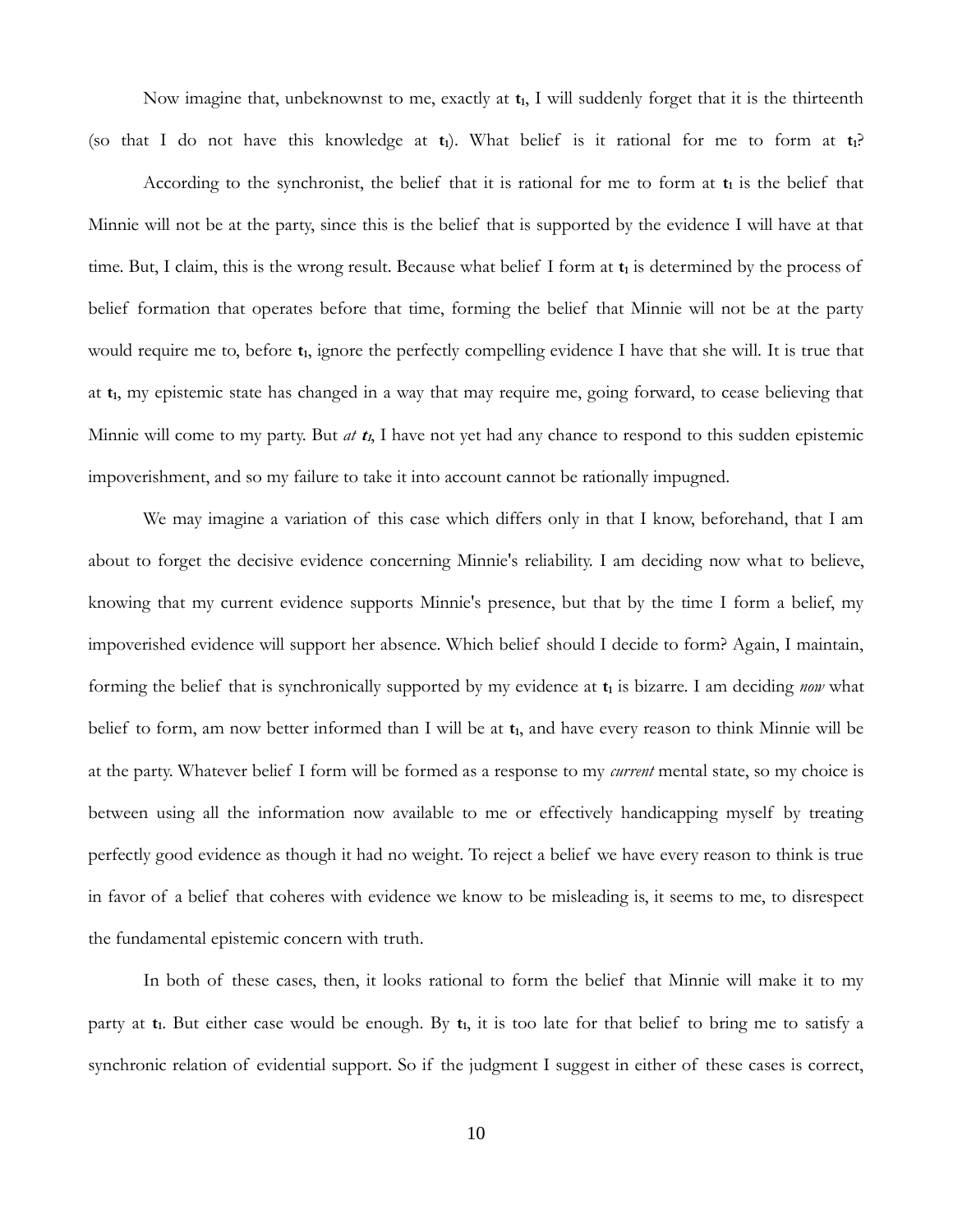the synchronist is not in a position to explain the rationality of belief formation. The lesson here is that belief formation is something that happens *going forward.* But the attitudes that rationalize it, the evidence one is *responding* to, when one is being properly evidence-responsive, is evidence one has during the process of deliberation, *before* the belief is formed. The rationality of belief formation cannot be captured merely by looking at what attitudes are justified synchronically before, during, and after deliberation.

Another kind of case underscores the importance of causal relations between temporal parts in the rationality of belief formation. Consider the following two worlds. In the first, an agent **A** performs a typical act of good reasoning, forming a new belief in response to some newly acquired evidence **E**. In the second, there are two agents,  $\mathbf{B}_1$  and  $\mathbf{B}_2$ , similar to  $\mathbf{A}$  except for the following bit of history:  $\mathbf{B}_1$  gains the evidence **E** and begins the very same act of reasoning completed by **A**, but halfway through, after the evidence has made its causal contribution but before the new belief is formed, is hit by lightning, causing them to forget **E** and cease the reasoning. Elsewhere in the world, **B<sup>2</sup>** is struck by lightning, causing them to gain or remember **E** and scrambling their brain as though it were halfway through the aforementioned act of reasoning, so the evidence makes no causal contribution but the belief is formed to completion. On the time-slice model, there should be nothing relevant to rationality that happens in the first world that does not also happen in the second world - cutting a sequence of time slices from **B<sup>1</sup>** and setting them against a sequence from **B<sup>2</sup>** allows us to replicate the pattern of consecutive mental states experienced by **A**. But this seems wrong. **A** formed a belief *in response to her evidence*. And this is an event of normative significance. This event does not occur in the second world - **B<sup>1</sup>** does not form a belief because she is interrupted, and **B<sup>2</sup>** forms a belief, but not in response to her evidence. If this is right, there is a certain kind of event - the formation of a belief as a causal response to evidence, whose rational properties are not reducible to the rational properties of its instantaneous parts. This kind of event is the sort of essentially diachronic object of rational assessment that only a correspondingly diachronic set of norms can adequately describe.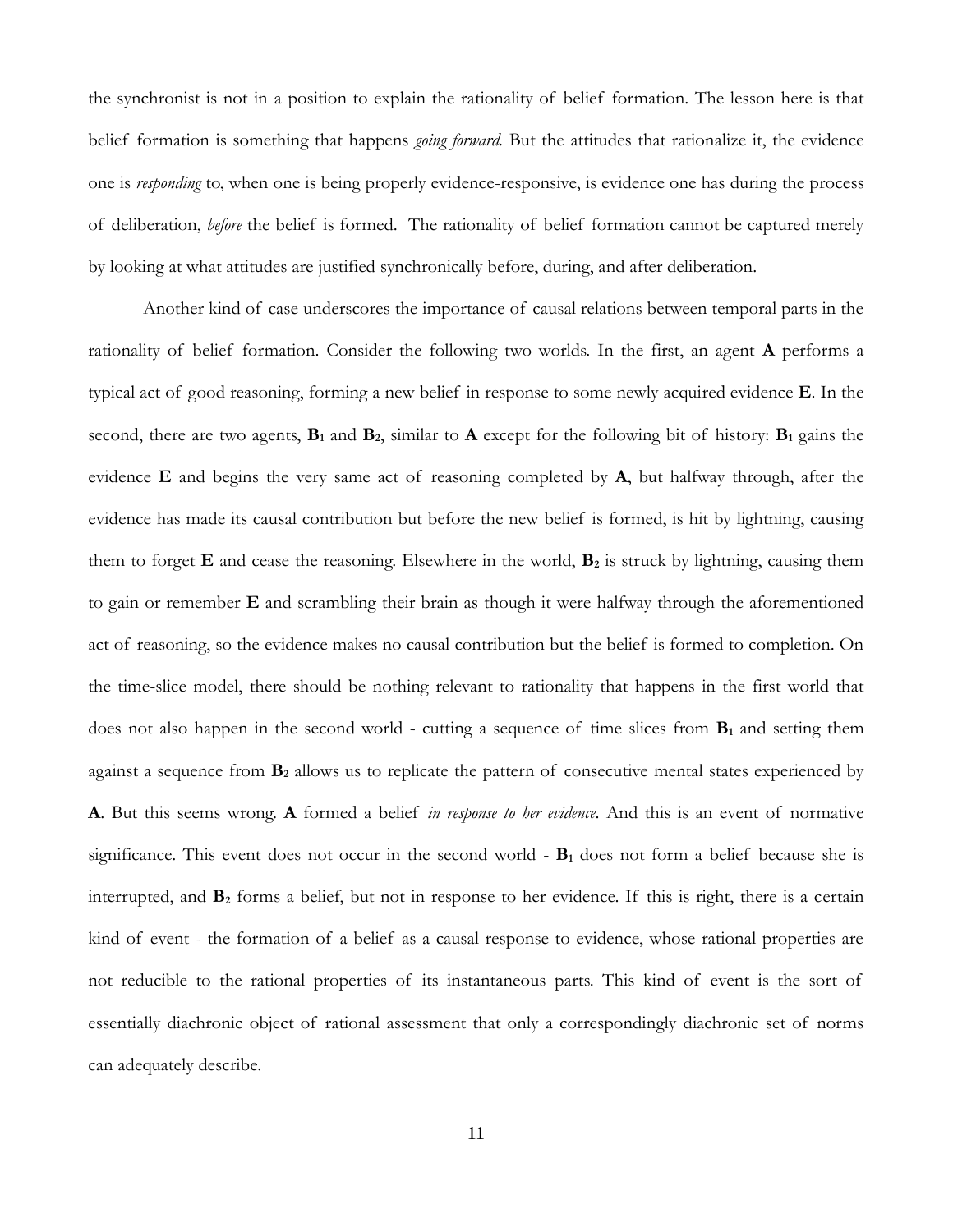### **8. Uniqueness**

 $\overline{a}$ 

I have argued that Hedden's positive arguments for the time-slice picture and, consequently, the rejection of diachronic rational norms, do not succeed. Hedden has one final explicit aim in the paper relevant to our concerns here: to show that a synchronic view has the resources to capture intuitions about rational agency that on their face seem best explained diachronically. In particular, synchronic norms look ill-poised to explain why agents should exhibit stability in their beliefs and credences over time. Individual time slices may differ drastically in their attitudes and still be, in isolation, rational. On the time slice picture, any sequence of such time-slices will exhibit no rational failure. Intuitively, though, agents who fluctuate wildly in their attitudes are not rational.

Hedden argues (pp. 14 -17) that we can accommodate this intuition on a synchronic picture, provided we accept *Uniqueness*, the claim that there is only one rational set of attitudes to have given a set of evidence. If Uniqueness is correct, then provided we do not gain or lose significant amounts of evidence, a rational agent's beliefs will remain relatively stable.

The problem with this is not just that Uniqueness is at best highly controversial<sup>8</sup>. Even granting it, the principle will not rule out the rationality of intuitively objectionable instability without a complementary notion of 'evidence'. On one view, one's evidence is determined by states like belief. This will be no help to the synchronist, however, since an agent who wildly fluctuates in their beliefs is *thereby* fluctuating in their evidence. It is not much better if evidence is *knowledge*, since plausibly, wild fluctuations in beliefs can, in various ways, undermine knowledge as well. If evidence is something like perceptual experiences, then on a model that limits such evidence to the present time-slice, one's evidence will simply be too spare to justify much at all. Hedden needs an account of evidence where it is both plausibly the sufficient grounds for our attitudes *and* resists being gained or lost through an agent's bizarre cognitive

<sup>8</sup> Proponents of the thesis include Roger White (2007) and Ballantyne and Coffman (2011), but a rebuttal can be found in Kelly (forthcoming), and Schoenfield (2012) argues for a qualified rejection of uniqueness in favor of a moderate permissivism.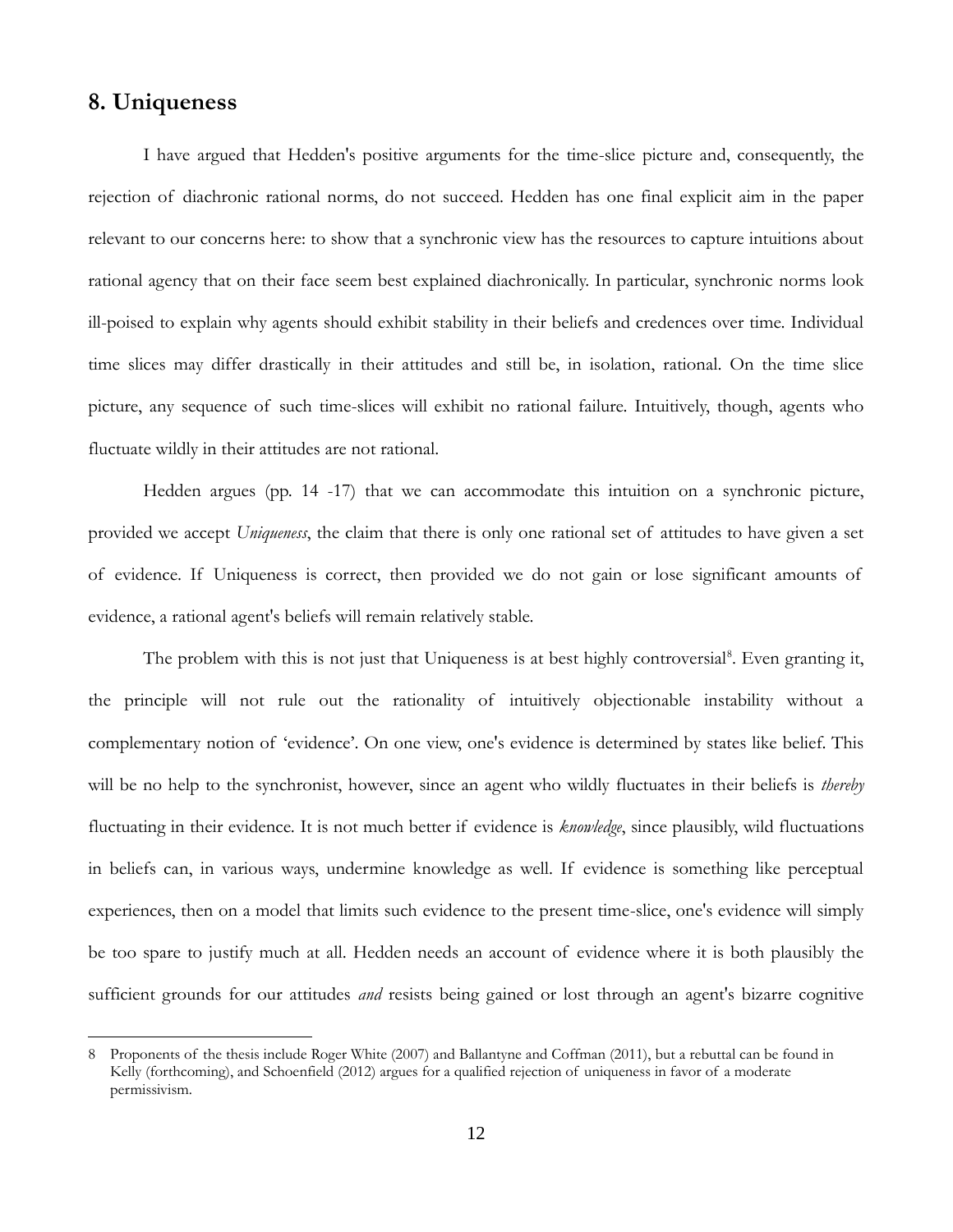behaviour, and there does not seem to be one in easy reach. Meeting this challenge matters for Hedden's project because as long as a synchronic understanding of the irrationality of radical cognitive instability looks out of our grasp, we have an additional reason to be sceptical of the time-slice view.

#### **9. Conclusion**

 $\overline{a}$ 

I conclude, then, that there is no reason to think that diachronic norms have unacceptable implications concerning cases where personal identity is a matter of dispute, no reason to think that they violate plausible constraints of internalism, and no reason to think that they can easily be done away with without sacrificing an explanation of apparently rational cognitive inertia. Hedden's arguments rest on the assumption that it is an agent's attitudes at individual times that are the sole fundamental target of rational assessment - an assumption the diachronist should reject. Furthermore, we have sketched a picture of diachronic norms, one on which such norms govern cognitive processes like belief formation and reasoning, or more generally, causal patterns of mental states, and shown that it is independently plausible and especially well placed to answer the criticisms leveled by time-slice epistemologists. It may be time, then, for enthusiasts of parsimony in the realm of rational norms to accept that the rational man is more than the sum of his parts. $9$ 

<sup>9</sup> Special thanks to Mark Schroeder for invaluable comments on many earlier drafts, and to Jacob Ross, Steve Finlay, Nick Laskowski, Alida Liberman, Mchael Milona, and Caleb Perl for helpful discussion of the topic or the paper itself.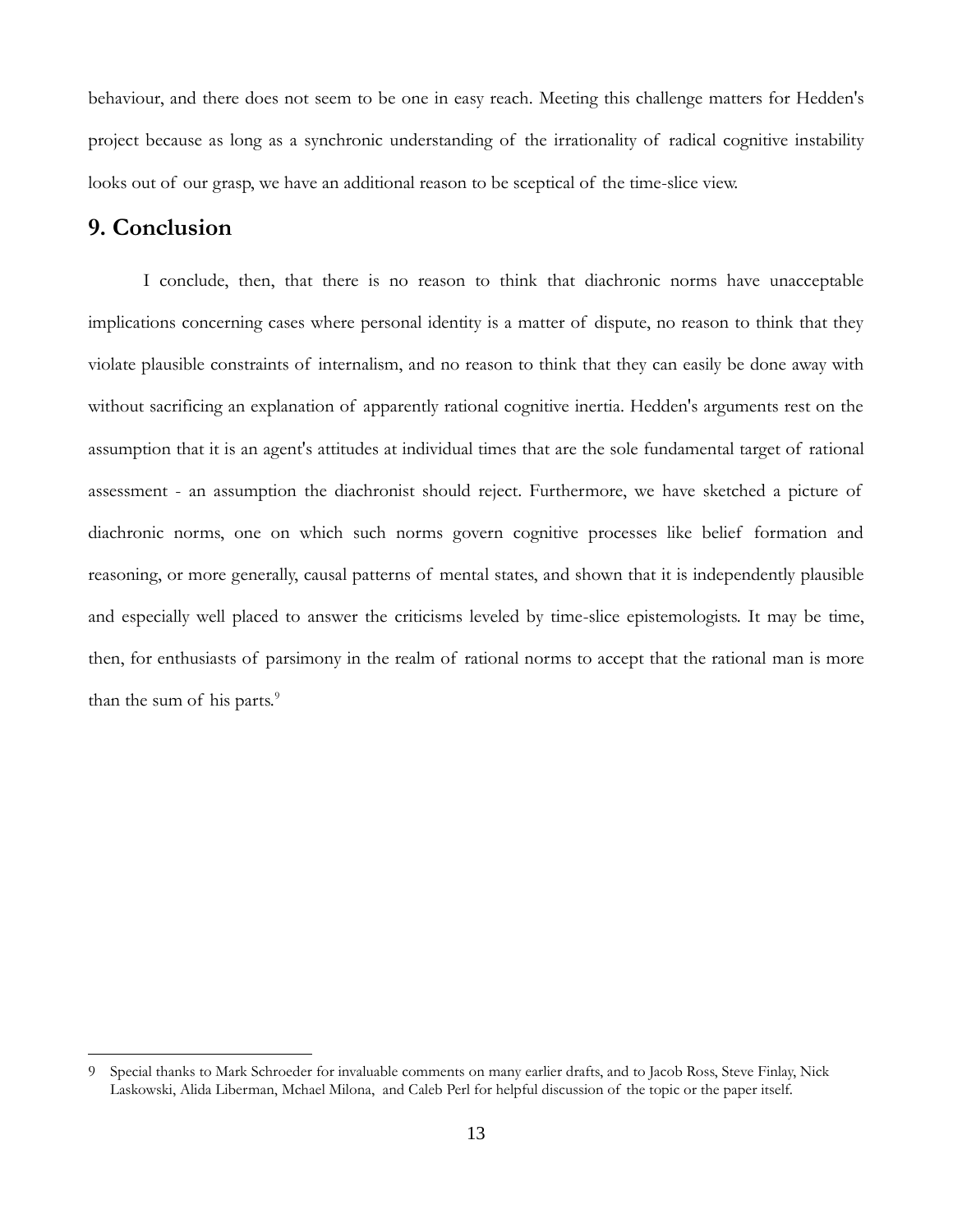#### **References**

Arntzenius, Frank 2003: 'Some Problems for Conditionalization and Reflection'. *Journal of Philosophy*, 100, pp. 356-370.

Ballantyne, Nathan and Coffman, E.J. 2011: 'Uniqueness, Evidence, and Rationality'. *Philosophers' Imprint,* 11, pp. 1-13.

Christensen, David 1991: 'Clever Bookies and Coherent Beliefs'. *Philosophical Review,* 100, pp. 229-247

——2000: 'Diachronic Coherence versus Epistemic Impartiality'. *Philosophical Review,* 109, pp. 349-371.

Conee, Earl, and Richard Feldman 2001: 'Internalism Defended'. *American Philosophical Quarterly,* 38, pp. 1-18.

Goldman, Alvin 1999: 'Internalism Exposed'. *Journal of Philosophy*, 96, pp. 271-293.

Hedden, Brian forthcoming: 'Time-Slice Rationality'. Forthcoming in *Mind.*

——2013: 'Options and Diachronic Tragedy'. *Philosophy and Phenomenological Research,* 88.

- Kelly, Tom forthcoming: 'How to be an Epistemic Permissivist'. Forthcoming in Matthias Steup and John Turri (eds): *Contemporary Debates in Epistemology*. Malden, MA: Blackwell.
- Lam, Barry. (2007) 'The Dynamic Foundations of Epistemic Rationality'. Dissertation, Princeton University.
- Moss, Sarah. (Unpublished) 'Credal Dilemmas'

——forthcoming: 'Time-slice Epistemology and Action Under Indeterminacy'. Forthcoming in *Oxford Studies in Epistemology*.

Parfit, Derek A. (1971). 'Personal Identity'. *The Philosophical Review*, 80, pp. 3-27.

- ——1984: *Reasons and Persons*. Oxford: Oxford University Press.
- Schoenfield, Miriam. 2012: 'Chilling Out on Epistemic Rationality'. *Philosophical Studies,*

158, pp. 197-219.